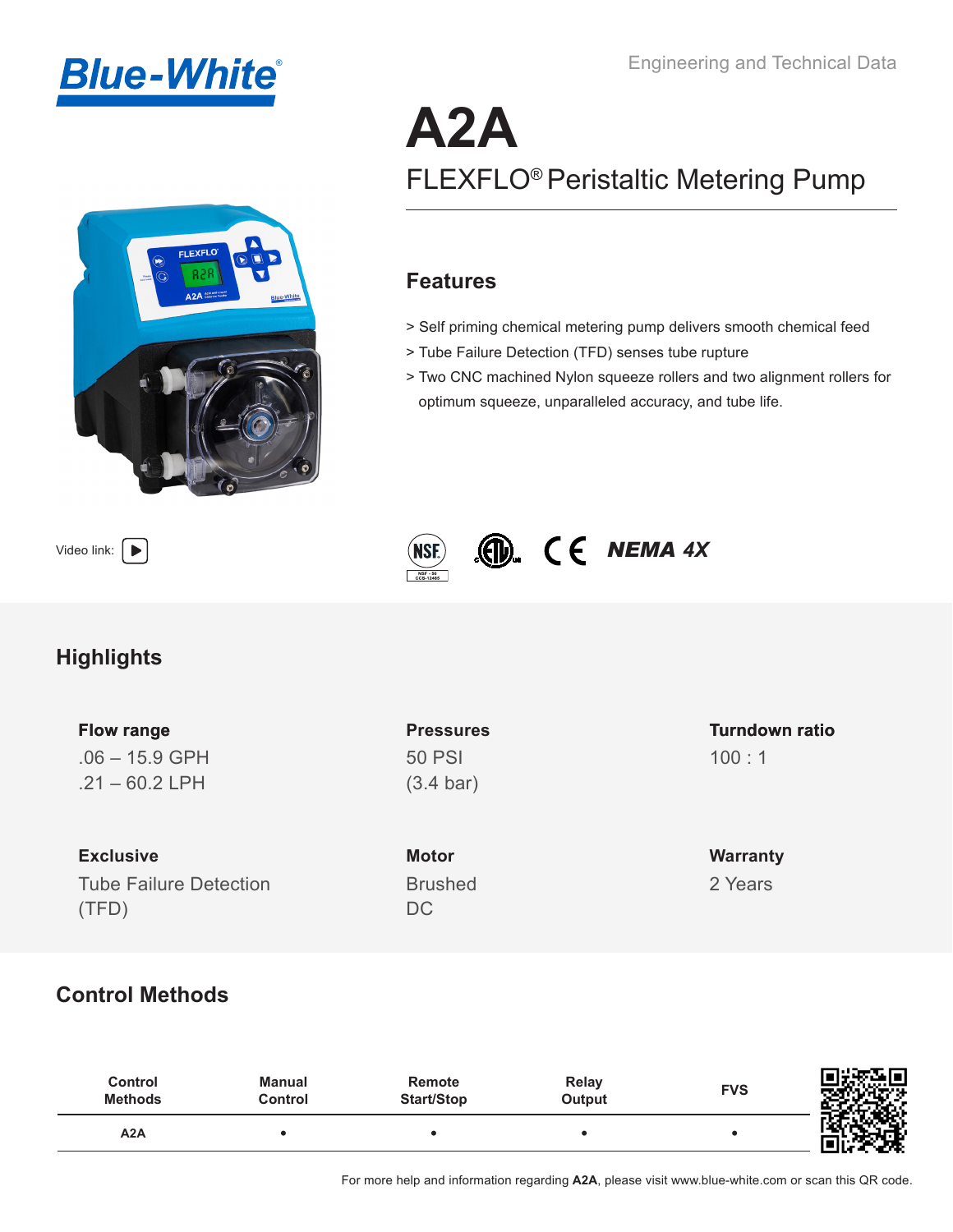# **Engineering Specifications** A2A

| Max. working pressure:             | 50 psig (3.4 bar)                                      |  |  |
|------------------------------------|--------------------------------------------------------|--|--|
| Max. fluid temperature:            | 130° F (54° C)                                         |  |  |
| Max. Ambient temperature:          | 14 to 110° F/ -10 to 43° C                             |  |  |
| <b>Maximum viscosity:</b>          | 12,000 Centipoise                                      |  |  |
| <b>Maximum suction lift:</b>       | 30 ft. Water at sea level (14.7 atm psi)               |  |  |
|                                    | 115VAC/60Hz, 1ph (1.5 Amp Maximum)                     |  |  |
|                                    | 230VAC/60Hz, 1ph (0.7 Amp Maximum)                     |  |  |
| <b>Operating Voltage:</b>          | 220VAC/50Hz, 1ph (1.0 Amp Maximum)                     |  |  |
|                                    | 240VAC/50Hz, 1ph (1.0 Amp Maximum)                     |  |  |
|                                    | 115V60Hz = NEMA 5/15 (USA)                             |  |  |
|                                    | 230V60Hz = NEMA 6/15 (USA)                             |  |  |
| <b>Power Cord Options:</b>         | 220V50Hz = CEE 7/VII (EU)                              |  |  |
|                                    | 240V50Hz = AS 3112 (Australia/New Zealand)             |  |  |
| Motor:                             | Brushed DC, 1/8 H.P.                                   |  |  |
| Duty cycle:                        | <b>Continuous</b>                                      |  |  |
| Motor speed adjustment range 100:1 | 1% - 100% motor speed (1.3 to 130 RPM)                 |  |  |
| Motor speed adjustment resolution: | 0.1% increments                                        |  |  |
| Display:                           | <b>Backlit LCD, UV resistant</b>                       |  |  |
| Keypad:                            | Eight button positive action tactile switch keypad     |  |  |
| Enclosure:                         | NEMA 4X (IP66), Polyester powder coated aluminum.      |  |  |
| <b>Maximum Overall Dimensions:</b> | 7-1/2" W x 10-1/4" H x 14" D (19 W x 26 H x 35.6 D cm) |  |  |
| <b>Product weight:</b>             | 28.4lb. (12.9 Kg)                                      |  |  |
| Approximate shipping wt:           | 35 lb. (15.9 Kg)                                       |  |  |
| <b>RoHS Compliant:</b>             | <b>Yes</b>                                             |  |  |
| <b>Standards:</b>                  | NSF/ANSI 50, cETLus, CE                                |  |  |

# **Output Specifications**

|                | <b>Feed Rate</b> |                | <b>Max</b><br><b>Pressure</b> | Max<br>Temperature         | <b>Tube</b>            |
|----------------|------------------|----------------|-------------------------------|----------------------------|------------------------|
| <b>GPH</b>     | LPH              | mL/min         | PSI (bar)                     | $\degree$ F ( $\degree$ C) | <b>Material / Size</b> |
| $0.055 - 5.50$ | $0.208 - 20.8$   | $3.47 - 347$   | 50(3.4)                       | 185 (85)                   | <b>NEE</b>             |
| $0.159 - 15.9$ | $0.602 - 60.2$   | $10.03 - 1003$ | 40(2.8)                       | 185 (85)                   | <b>NGG</b>             |

# **Dimensions**

| <b>Dim</b> | Inch              | cm   | Dim. | Inch       | cm   |
|------------|-------------------|------|------|------------|------|
| A          | $10 - 1/4"$       | 26   | D    | $9 - 1/2"$ | 24 1 |
|            | <b>B</b> $7-1/2"$ | 19   | F.   | 11"        | 27.9 |
| C.         | 14"               | 35.6 | F.   | $3 - 3/8"$ | 86   |



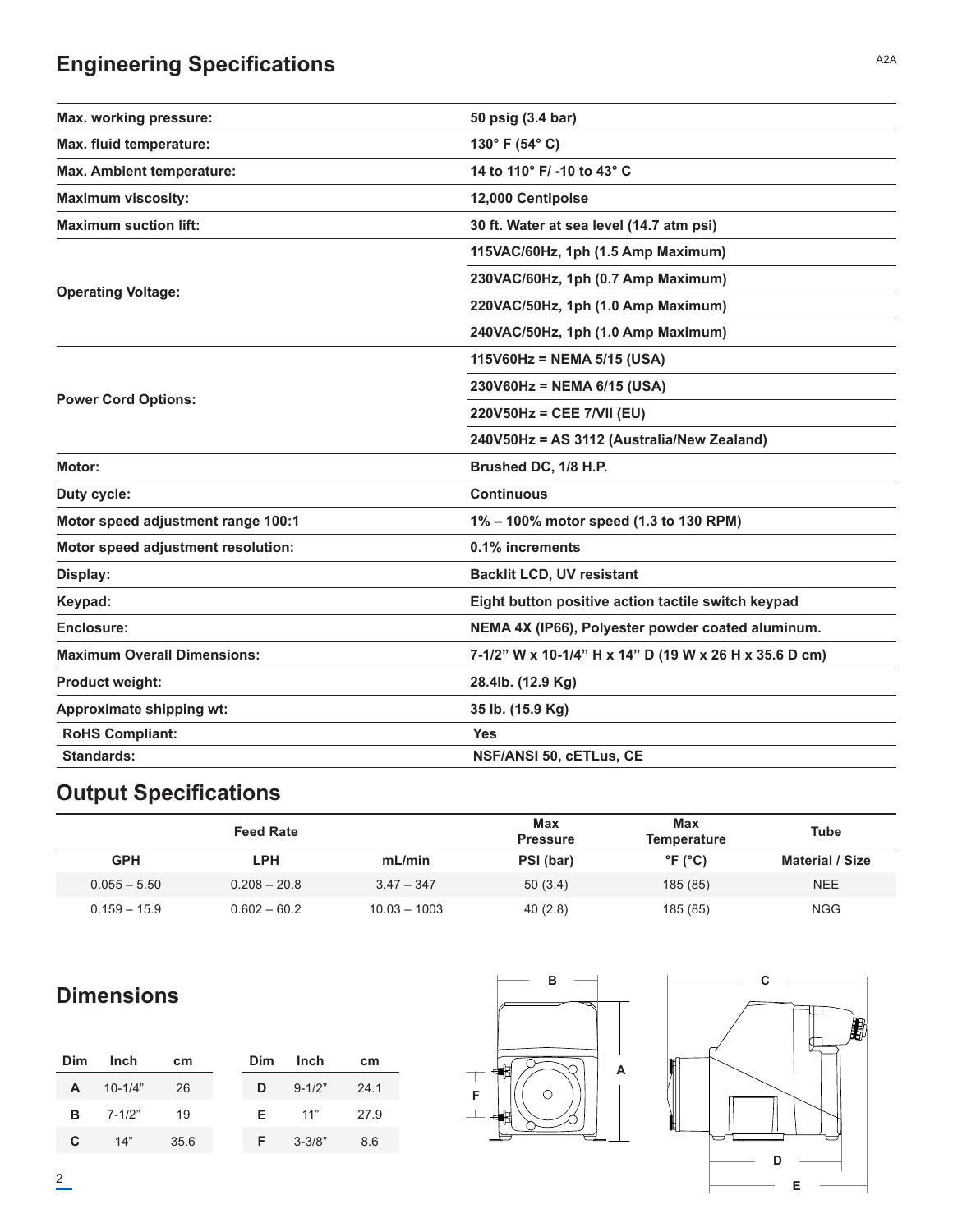### **Materials of Construction**

| <b>Wetted Components:</b>                                                                                  |  |  |
|------------------------------------------------------------------------------------------------------------|--|--|
| <b>Pump Head Assembly:</b>                                                                                 |  |  |
| Tubing: Flex-A-Prene <sup>®</sup>                                                                          |  |  |
| <b>Adapter Fittings: PVDF</b>                                                                              |  |  |
| NOTE: This is model specific, and two are provided.                                                        |  |  |
| <b>Injection/Back-Flow Check Valve:</b><br>Permanently lubricated sealed motor shaft support ball bearing. |  |  |
| Body & Insert: PVDF                                                                                        |  |  |
| Check Ball: Ceramic                                                                                        |  |  |
| Spring: Hastelloy C-276                                                                                    |  |  |
| Ball Seat O-Ring: FKM                                                                                      |  |  |
| Static Seal O-Ring: FKM                                                                                    |  |  |
| <b>Ancillary Items Provided:</b>                                                                           |  |  |
| Suction Tubing: 3/8" OD x 1/4" ID x 10' Clear PVC                                                          |  |  |
| Discharge Tubing: 3/8" OD x 1/4" ID x 10' Polyethylene (LLDPE)                                             |  |  |
| <b>Suction Strainer: PVDF</b>                                                                              |  |  |
| <b>Suction Strainer</b>                                                                                    |  |  |
| Body: PVDF                                                                                                 |  |  |
| <b>Check Ball: Ceramic</b>                                                                                 |  |  |
|                                                                                                            |  |  |

Ball Seat O-Ring: TFE/P

#### **Performance**

FLEXFLO® A2A Metering Pump



#### A2A